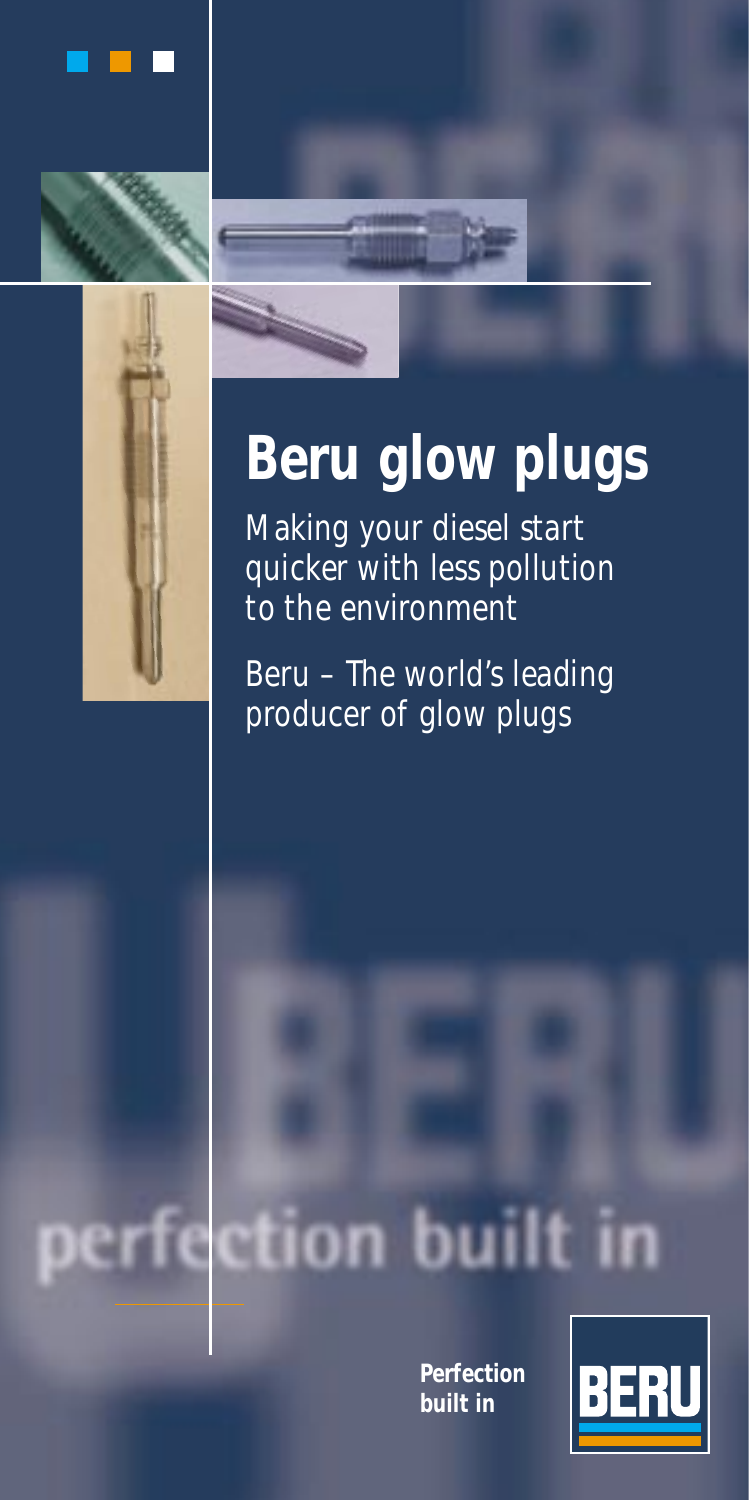|  |  |  | What can we expect from |  |
|--|--|--|-------------------------|--|
|--|--|--|-------------------------|--|

**A diesel cannot run in cold conditions without glow plugs.**

Diesels are self-ignition engines, at least most of the time. At low temperatures and in winter the diesel needs a "heat boost" so that the fuel can ignite. This major task is undertaken by glow plugs. Modern glow plugs should fulfil a series of other functions too.

**High quality glow plugs are kind to both engine and environment!**

Defective or cheap glow plugs can often not carry out the tasks they were designed for. Beru glow plugs are longlasting and fulfil all requirements because they are perfectly adapted for their role. As the world's leading producer of glow plugs, Beru has long been involved in engine development within the motor vehicle industry. And that pays dividends: Diesel fast-start in 2-7 seconds, reliable starting down to minus 30 °C, smooth, enginefriendly warm-up, up to 40% less soot emission during warm-up phase with post-heating plugs and long life. That's what can be expected of a Beru glow plug!

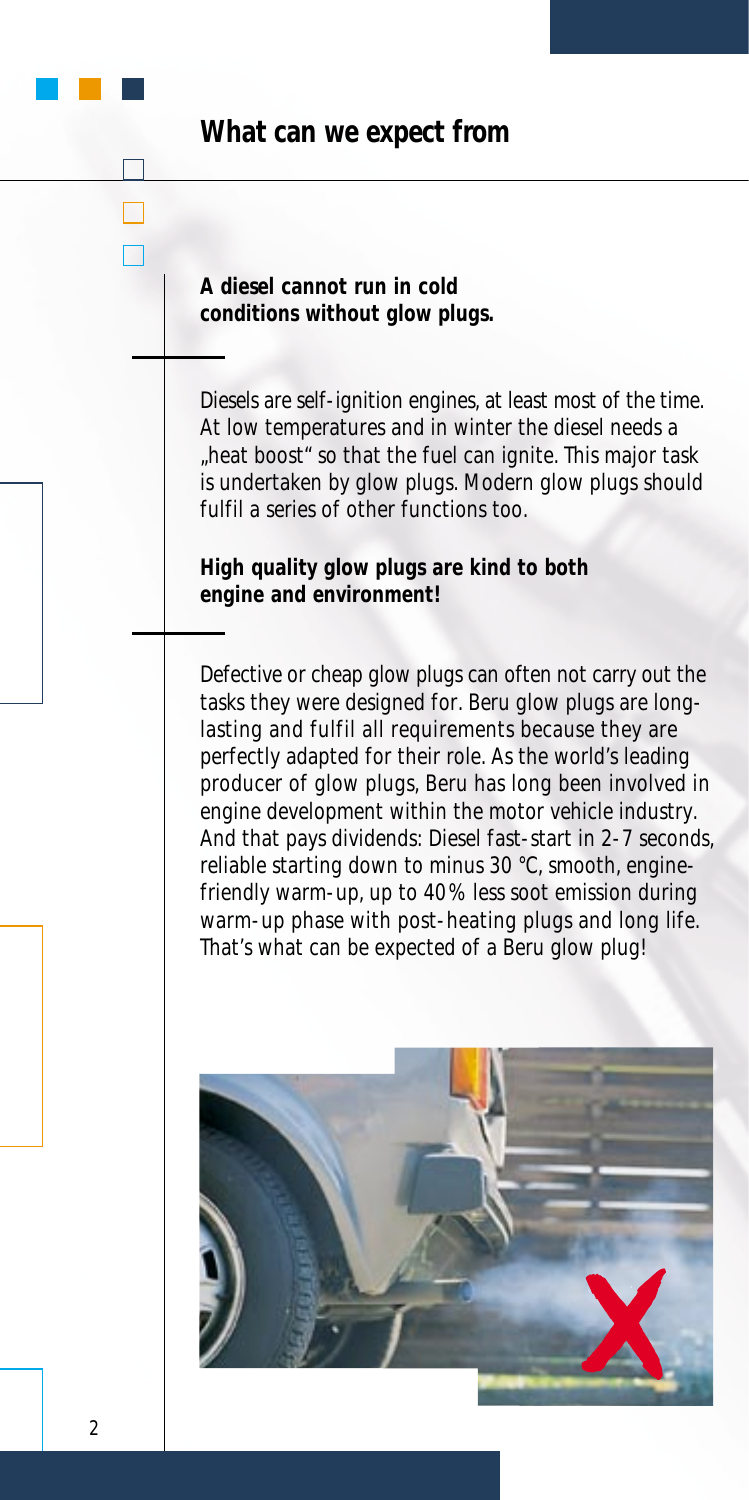## **a modern glow plug?**

**The Beru glow plug type code: the short designation reveals the technology**

Conventional glow plugs (short designation: "GV") only glow prior to and during the starting phase. The new glow plugs, which Beru offer under the designation "GN", are post-heating glow plugs, that means they glow:

- 1. prior to starting (as "guick-start" glow plugs they are only require 2-5 seconds),
- 2. during starting and
- 3. after starting (up to 180 seconds depending on requirement).

The innovative glow plug ensures that the diesel engine reaches the ideal ignition temperature faster. Combustion is therefore more complete, the dreaded "diesel knocking" in the start phase is prevented. Modern glow systems use almost exclusively such post-heating glow plug types.



Every glow plug that leaves the Beru factory has undergone functional testing. The fact that very few plugs fail during testing is an indication of the continual quality assurance through every stage of production. You can rely on Beru glow plugs.

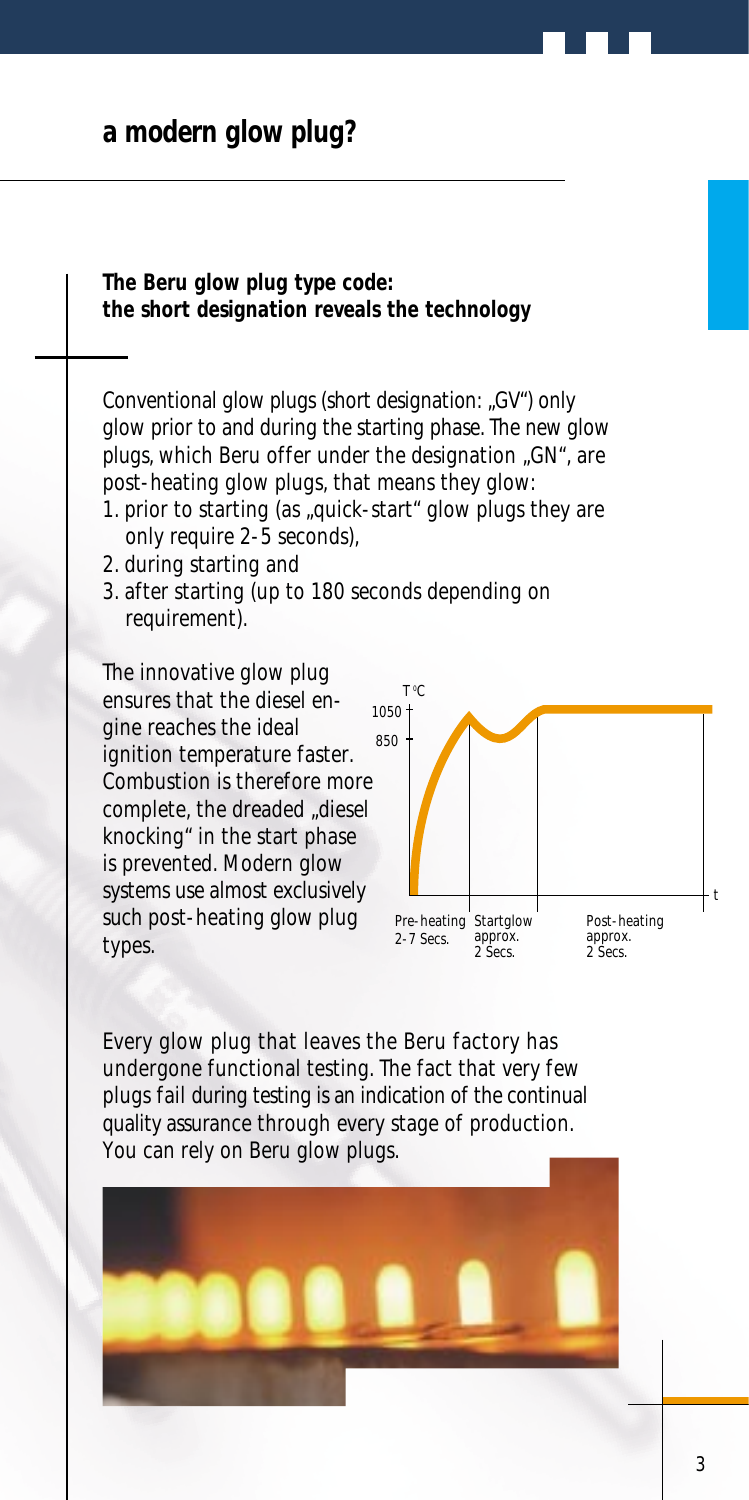# **Even glow plugs get old!**

The life span of glow plugs will vary depending on regularity of use and climatic conditions. Regular cold starting will cause glow plugs to age faster. Generally, by the time the unsatisfactory operation of the glow plug is noticed, it is too late: At the first unexpected frost the diesel starts really badly, knocks loud and produces great clouds of smoke. Below minus 10 °C, it may not start at all. High time indeed to replace the glow plugs; preferably the whole set.

**Our tip:** Ask your workshop to test the pre-heating system with a glow plug quick-tester at the next servicing. It takes only a few minutes, without removal of plugs.

### **Make your diesel environmentally fit!**

Beru has retrofit sets for many vehicle models, to make that used diesel more environmentally friendly. These sets include new generation glow plugs and a modified glow phase control unit which can simply replace the existing system. The benefit of these retrofit sets is that the control unit facilitates glow plug pre-heating for up to 3 minutes after starting. This ensures that the fuel combustion is more complete and quieter during the warm-up phase. The engine starts quicker, smoother and with up to 40% less soot. That benefits the environment.

**What now:** When the time comes to replace the glow plugs, why not upgrade to the environmentally friendly retrofit set. Furthermore: This modern glow plug technology from Beru is fitted as standard on many new vehicles.

**Exhaust gas clouding without and with environmentally friendly retrofit sets**





*51% previously 32% with SR sets*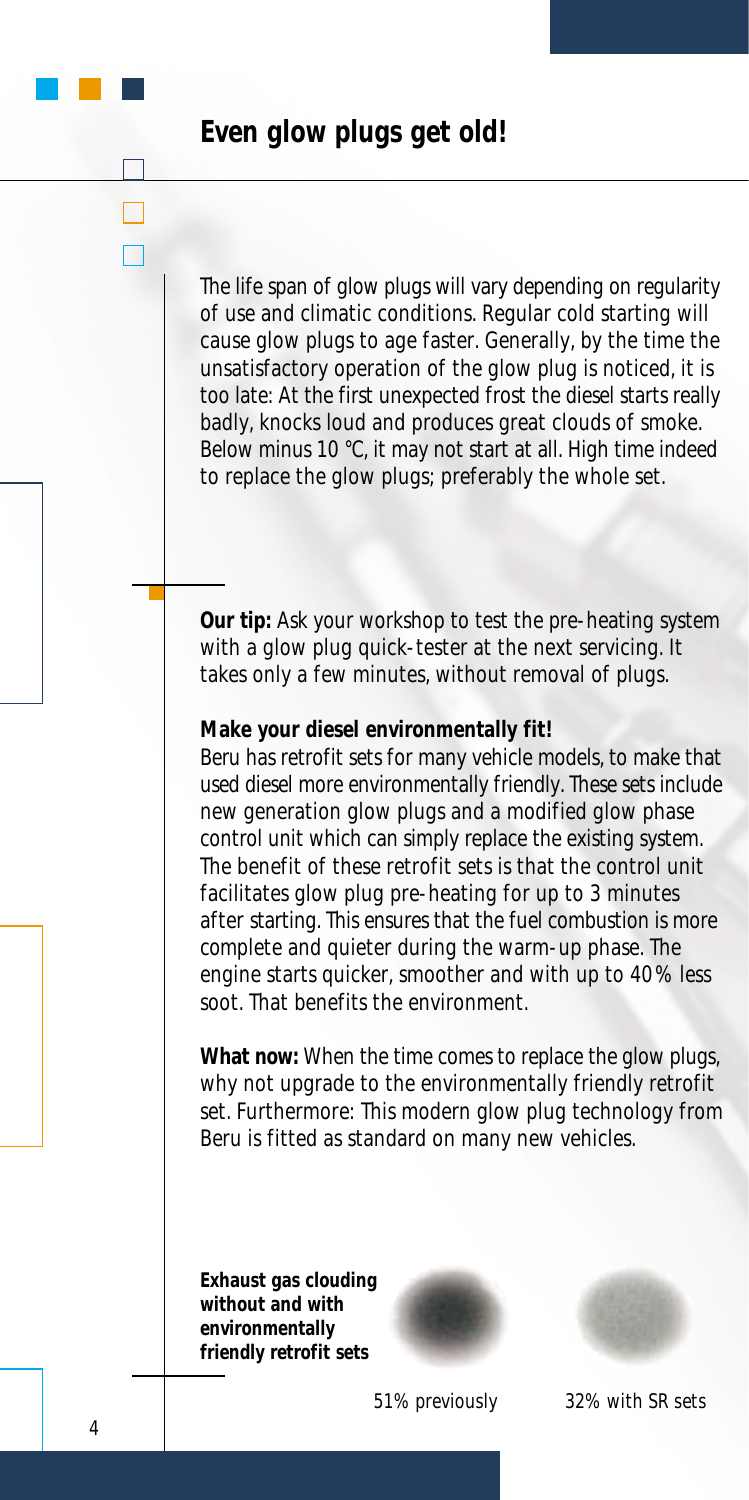# **Which diesels can be retrofitted?**

**The simply to fit Beru SR sets allow even older vehicles to benefit from the environmentally friendly Beru 3-phase glow system concept – bringing them back up to stateof-the-art.**

Short pre-heating periods and post-heating of up to 180 seconds – that is environmentally and engine friendly!







| Environmentally friendly retrofit sets for diesel passenger cars |               |                          |                                                                                                                                                                                                                                                                                                                                                                                                                                                                                                                                                                                                                               |  |
|------------------------------------------------------------------|---------------|--------------------------|-------------------------------------------------------------------------------------------------------------------------------------------------------------------------------------------------------------------------------------------------------------------------------------------------------------------------------------------------------------------------------------------------------------------------------------------------------------------------------------------------------------------------------------------------------------------------------------------------------------------------------|--|
| Type                                                             | Order No.     | Contents                 | Application                                                                                                                                                                                                                                                                                                                                                                                                                                                                                                                                                                                                                   |  |
| <b>SR-Set 002</b>                                                | 0 120 000 002 | GV 626 x 4               | Mercedes (model W 115)<br>Only for models with pull-switch and heater<br>warning lights as pre-heating.                                                                                                                                                                                                                                                                                                                                                                                                                                                                                                                       |  |
| <b>SR-Set 028</b>                                                | 0 120 000 028 | GN 857 x 4               | Audi 80 diesel -7.91** Volkswagen<br>Golf/Jetta/Passat/Bus diesel 7.91**<br>On 5/6 cylinder models add 1 or 2<br>GN 857                                                                                                                                                                                                                                                                                                                                                                                                                                                                                                       |  |
| <b>SR-Set 030</b>                                                | 0 120 000 030 | GN 918 x 4               | Ford Fiesta, Escort, Orion 1,6 Itr. all models<br>Escort. Orion 1.8 Itr. all models                                                                                                                                                                                                                                                                                                                                                                                                                                                                                                                                           |  |
| <b>SR-Set 031</b>                                                | 0 120 000 031 | GN 954 x 4               | Opel Ascona C 1,6 ltr., Astra 1,7 D (not turbo)<br>10.91-08.94***, Kadett D 10.80-09.84, Kadett E<br>10.84-09.91***, Vauxhall Astra all models                                                                                                                                                                                                                                                                                                                                                                                                                                                                                |  |
| <b>SR-Set 032</b>                                                | 0 120 000 032 | GN 954 x 4               | Citroën BX 17 D, BX 19 09.83-12.87 XUD/<br>CX 25, 2,5 ltr. 07.82-12.92 M 25-660, Visa<br>04.84-03.91, 161 A. Xantia, ZX 1.9 ltr. 03.93-<br>XUD/C 15, C 25 07.86- XUD/C 32, C 35 2,2 ltr. B 22<br>Fiat Ducato 10, 14, 18 Diesel + TD 2,5 ltr.,<br>Peugeot 205 D 10.83- XUD, 305 D 11.77-10.83 XID,<br>305 D 10.82-07.90 XUD, 309 D 06.86- XUD, 405 D<br>03.88-XUD, 504 D 07.84-XD, 505 DO 09.79-12.93<br>XD, 604 TD 02.79-06.86 XD/J 9 D 05.81-XD<br>Talbot Express, Horizon, Solara 11.78-XUD, Tagora<br>TD 09.81-06.83<br>Adapter cable AG 001 is required for control units<br>which are fitted with 5-pin minitimer plugs. |  |
| <b>SR-Set 039</b>                                                | 0 120 000 039 | GN 909 x 4<br>GR 049 x 1 | Mercedes Benz W 123 D, W 126 D (USA),<br>W 201 D $\rightarrow$ 01.89, G 460/461 D 01.89,<br>207 D, 209 D, 307 D, 309 D, 407 D, 409 D,<br>507 D. Sprinter 212 D. 312 D. 412 D.                                                                                                                                                                                                                                                                                                                                                                                                                                                 |  |
| <b>SR-Set 040</b>                                                | 0 120 000 040 | GN 858 x 4<br>GR 049 x 1 | Mercedes Benz W 124 D (2-Ventiler), W 201 D<br>$02.89 \rightarrow$ , G 460/461 D 02.89 $\rightarrow$ , C 200 D, 208 D,<br>210 D, 308 D, 310 D, 406 D, 410 D, 508 D,<br>Sprinter 208 D, 308 D, 408 D, Vito 108 D,<br>110 D, V 230 TD<br>Ssang Yong Musso all models                                                                                                                                                                                                                                                                                                                                                            |  |

\*\* 1.89-7.91 only vehicles without GZA-pre-heating \*\*\* not ISUZU engines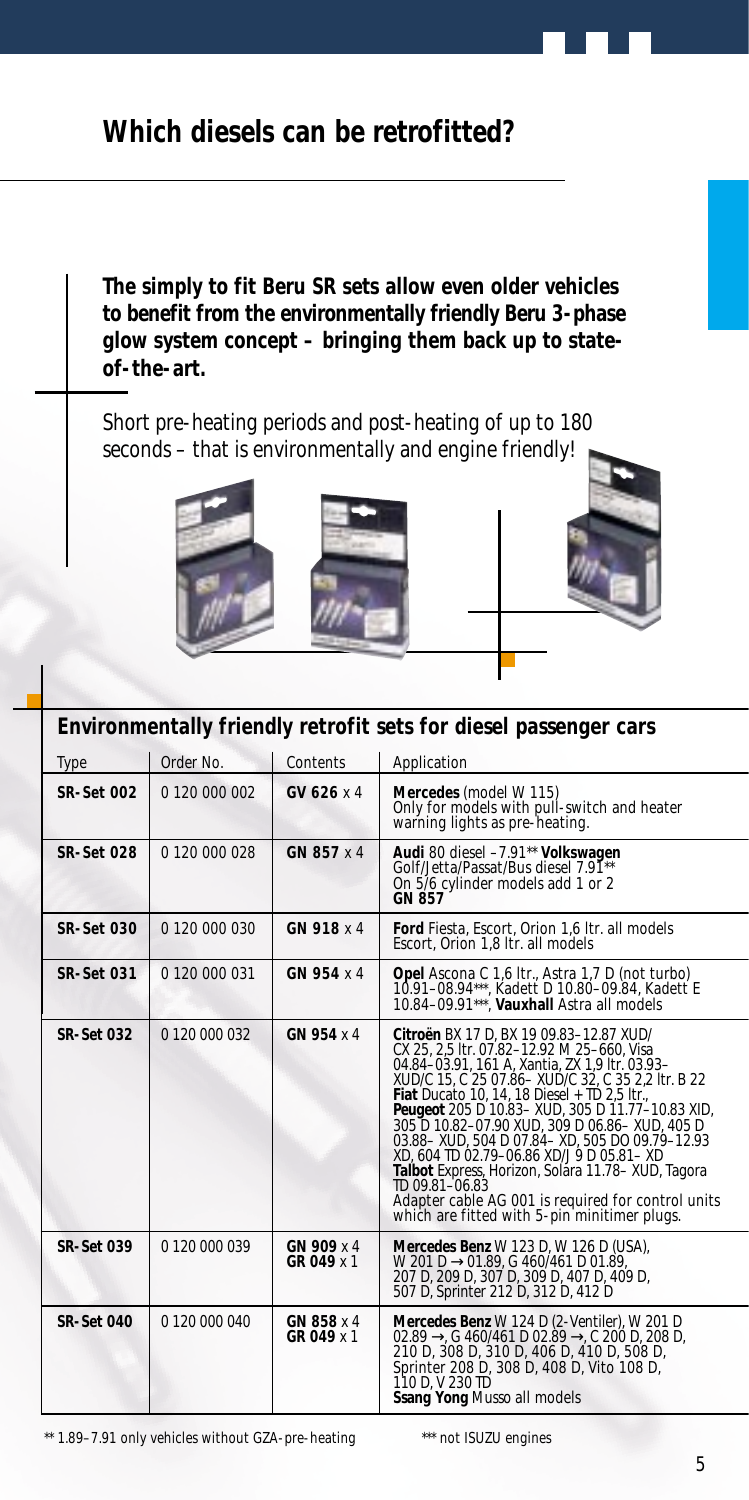# **Causes for sheathed glow plug failure**

The cause of a sheathed glow plug failure can often be identified at the heating element. A heating element showing signs of melting indicates for example an injection fault or a so called oil puller. Damage of this kind cannot be attributed to a defective glow plug.

As the injection fault example shows, to simply replace the defective glow plug is not sufficient; the cause of the damage must also be rectified. The following illustrations show typical plug damage and the various causes. This diagnosis aid will in most cases enable faults to be quickly rectified.

### **Wrinkled and dented heating elements**

### **Causes:**

Filament open-circuit due to:

- a) operation at excessive voltage, e.g. when jump starting
- b) power supplied too long due to a sticking relay
- c) incorrect post-heating with engine running
- d) post-heating glow plugs not used



**– not a glow plug warranty case –**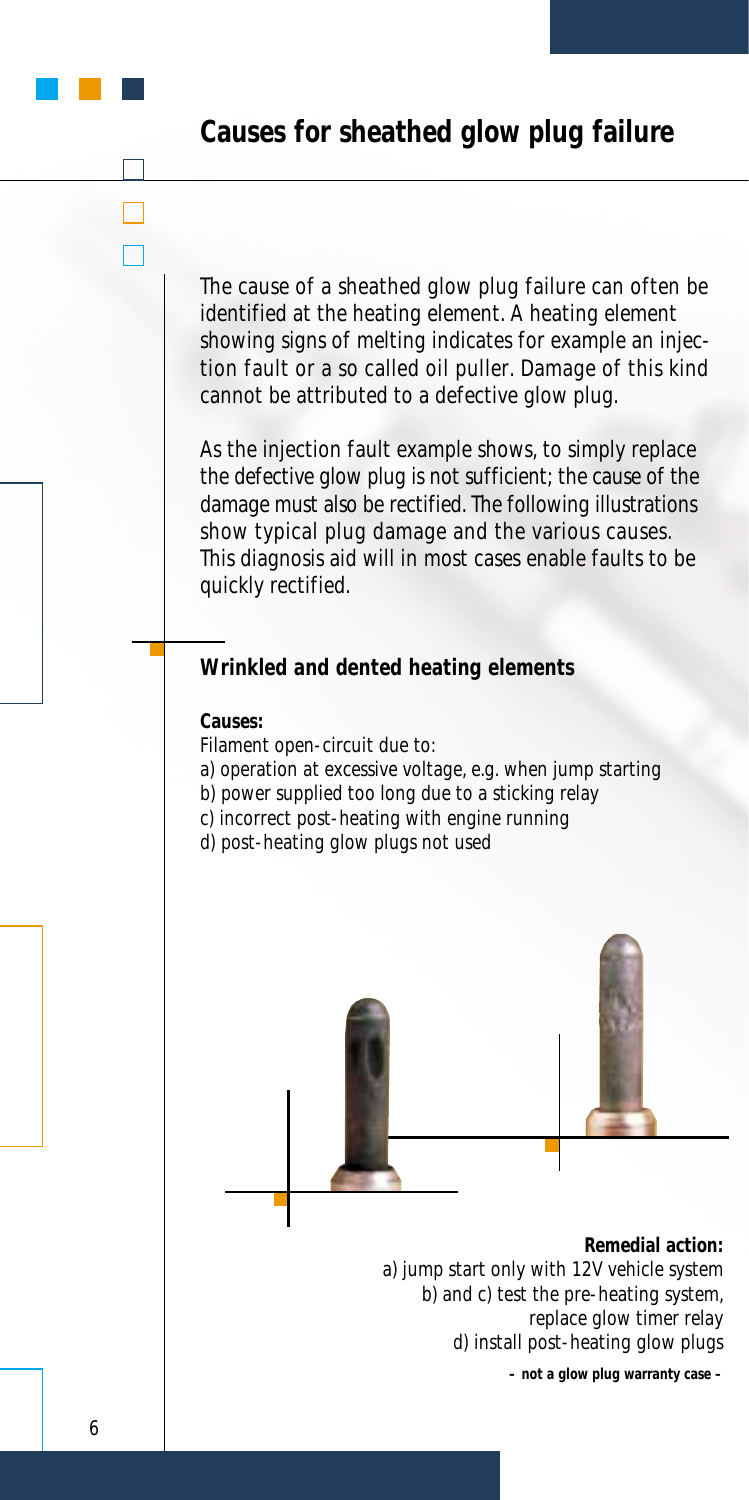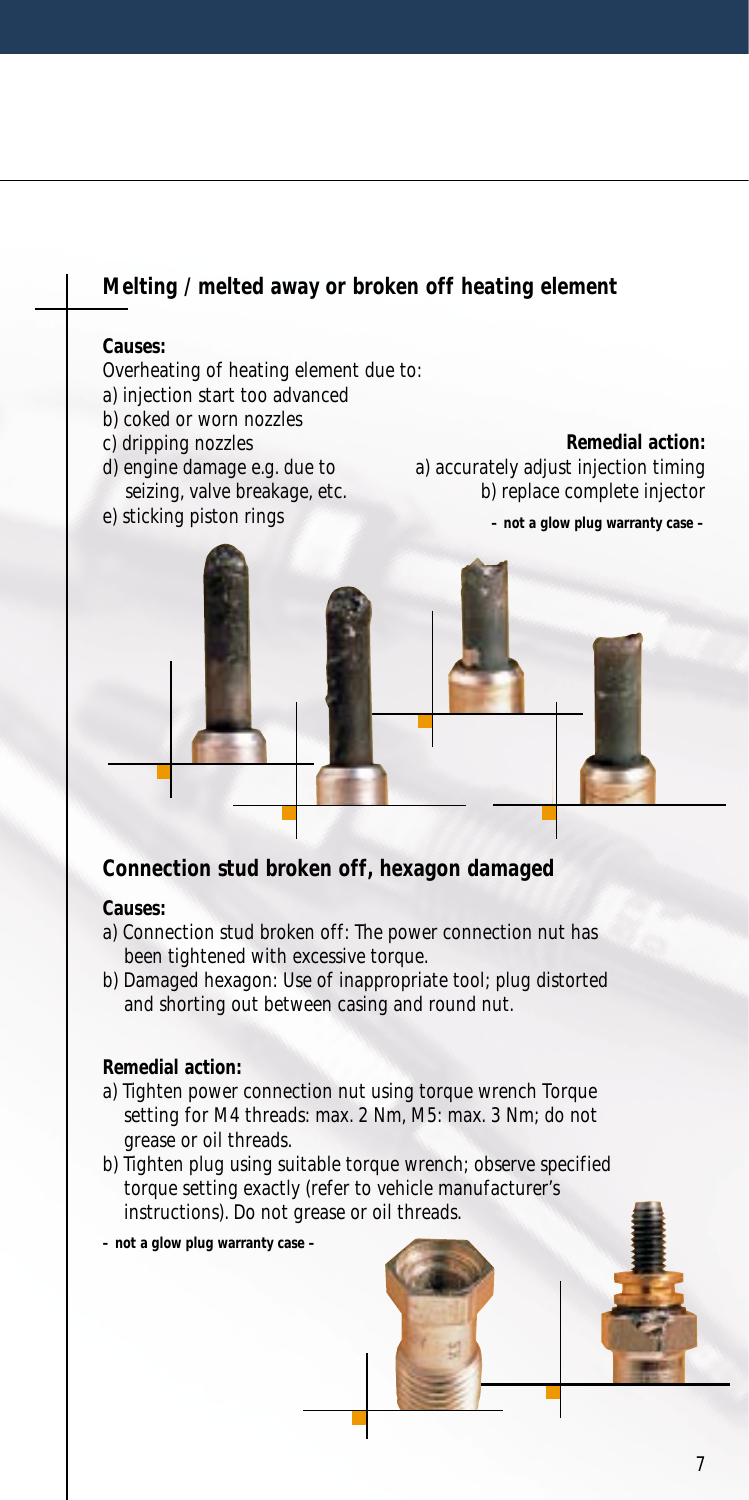# **Causes:** Overheating of heating element due to: a) injection start too advanced, causing heating element and heating filament to overheat; the heating filament becomes brittle and breaks. b) closed up annular gap between plug casing and heating element; consequentially too much heat flows away from heating element, the regulating filament remains cold and allows excessive current through to heating filament which then overheat. **Remedial action:** a) Check injection system, accurately adjust injection timing. b) When fitting a glow plug, ensure to observe vehicle manufacturer's instructions. Do not grease or oil threads. **– not a glow plug warranty case – Heating element tip damaged** *closed up normal*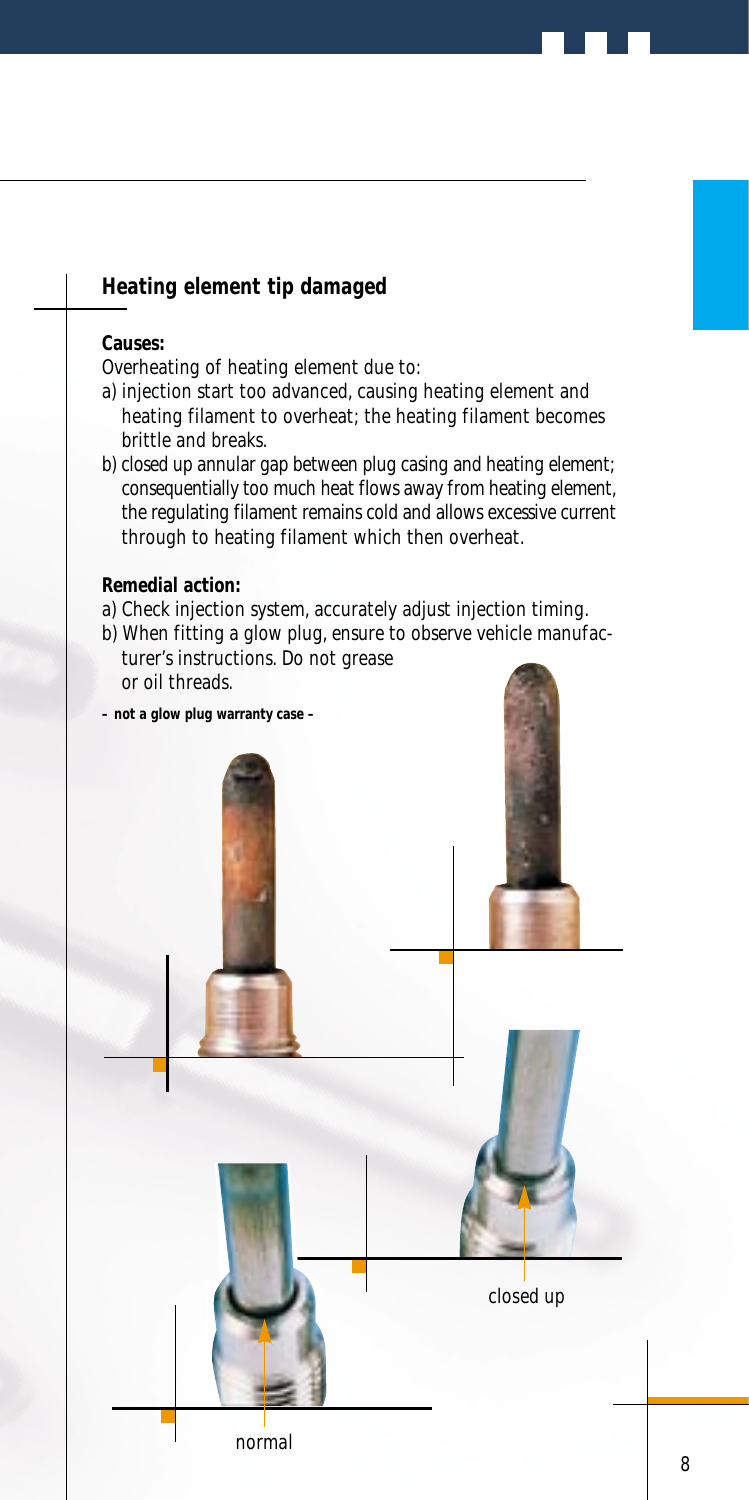

**Note:** Plugs are difficult to access on certain engine models. Replacement of plugs may require partial removal and reinstallation of fuel injection pressure lines. If you are not familiar with diesel equipment, it is recommended that replacement of glow plugs on your diesel engine be carried by a specialist workshop.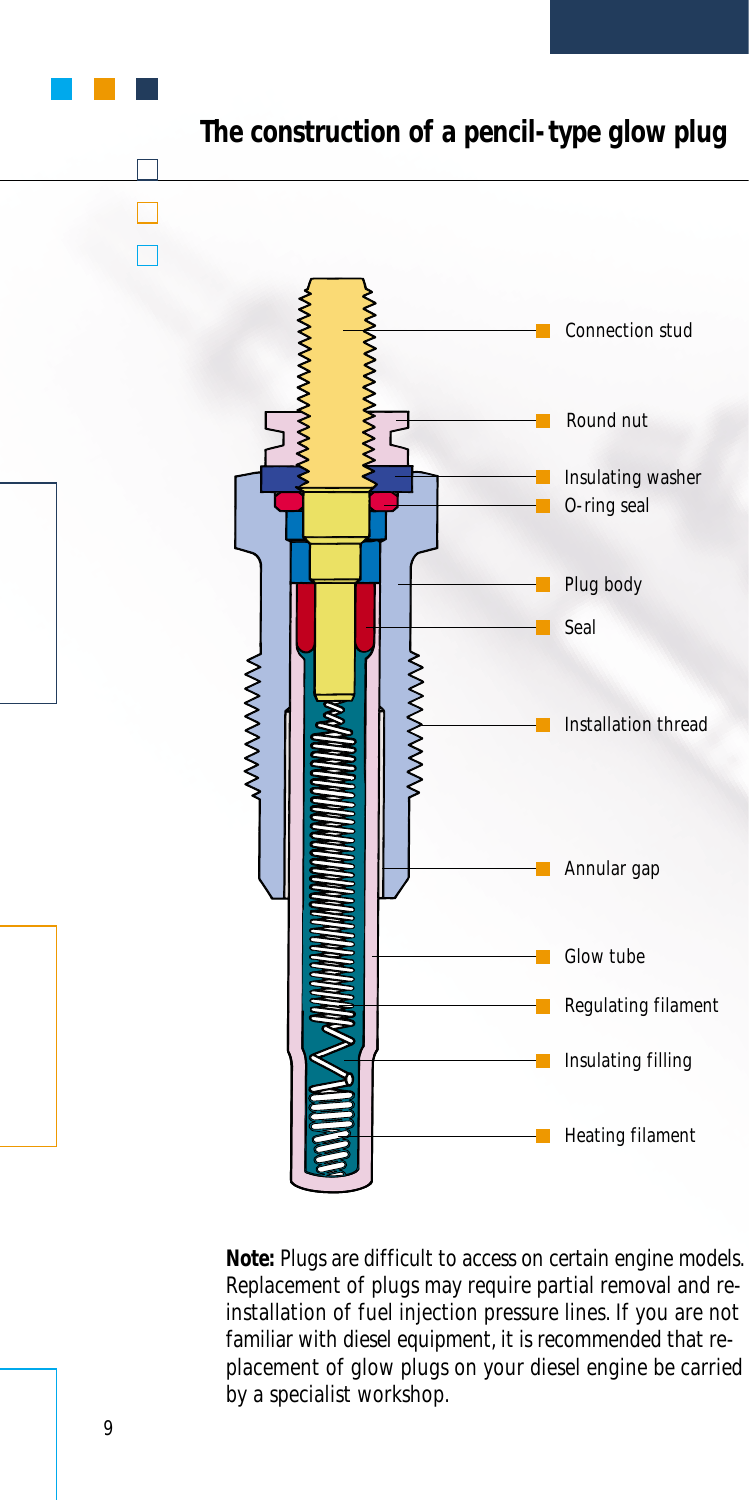# **Correct glow plug replacement**

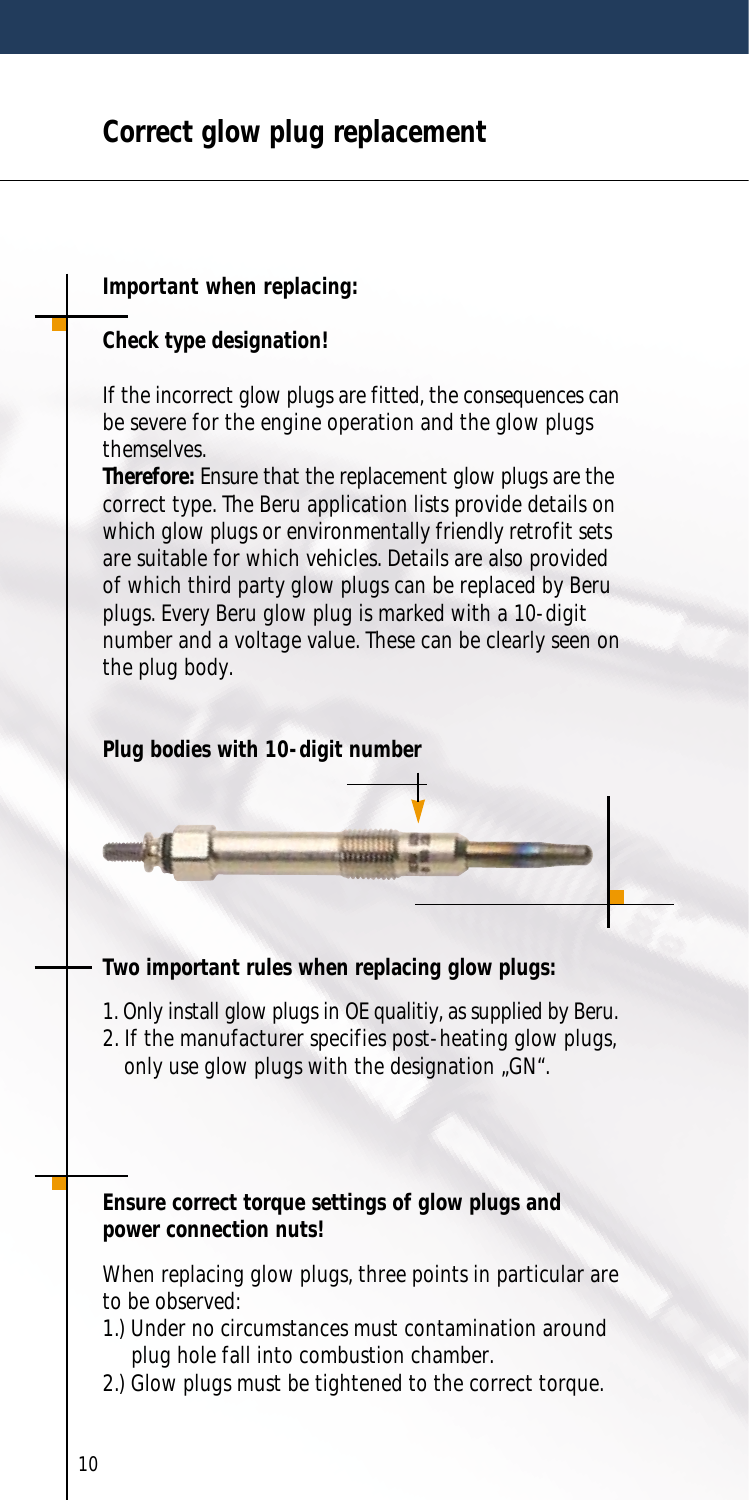3.) Power connection nuts must be tightened to the correct torque. Excessive torque tightening can damage the glow plugs. This can result in their destruction (breakage of connection stud or overheating due to closed up annular gap).

### 1 Installing glow plug with torque wrench:

Ensure to observe vehicle manufacturer's specifications. Do not grease or oil threads. Caution - observe maximum torque settings: M10 threads: 12-18 Nm, M12 threads: 25-30 Nm.

### **2** Installing glow plug when torque wrench **not available:**

Screw glow plug into engine block until touching. Tighten approx. 30° using a suitable ring spanner. Do not grease or oil threads. Our tip:

To carry out the task safely and accurately we recommend the use of a torque wrench.

> *Tighten glow plug approx. 30°*



### **3** Tightening power connection nut:

The maximum torque setting for the power connection nuts must not exceed the following values: M4 threads max. 2 Nm, M5 threads max. 3 Nm. If glow plugs have plug connections, check these for corrosion.

### **Economy tip: Replace glow plugs as sets!**

Experience shows that glow plugs reach their maximum wear levels in quick succession, and if connection lines and power rails are already removed it would be more economical to replace the complete set, rather than have to replace other plugs individually a short time later.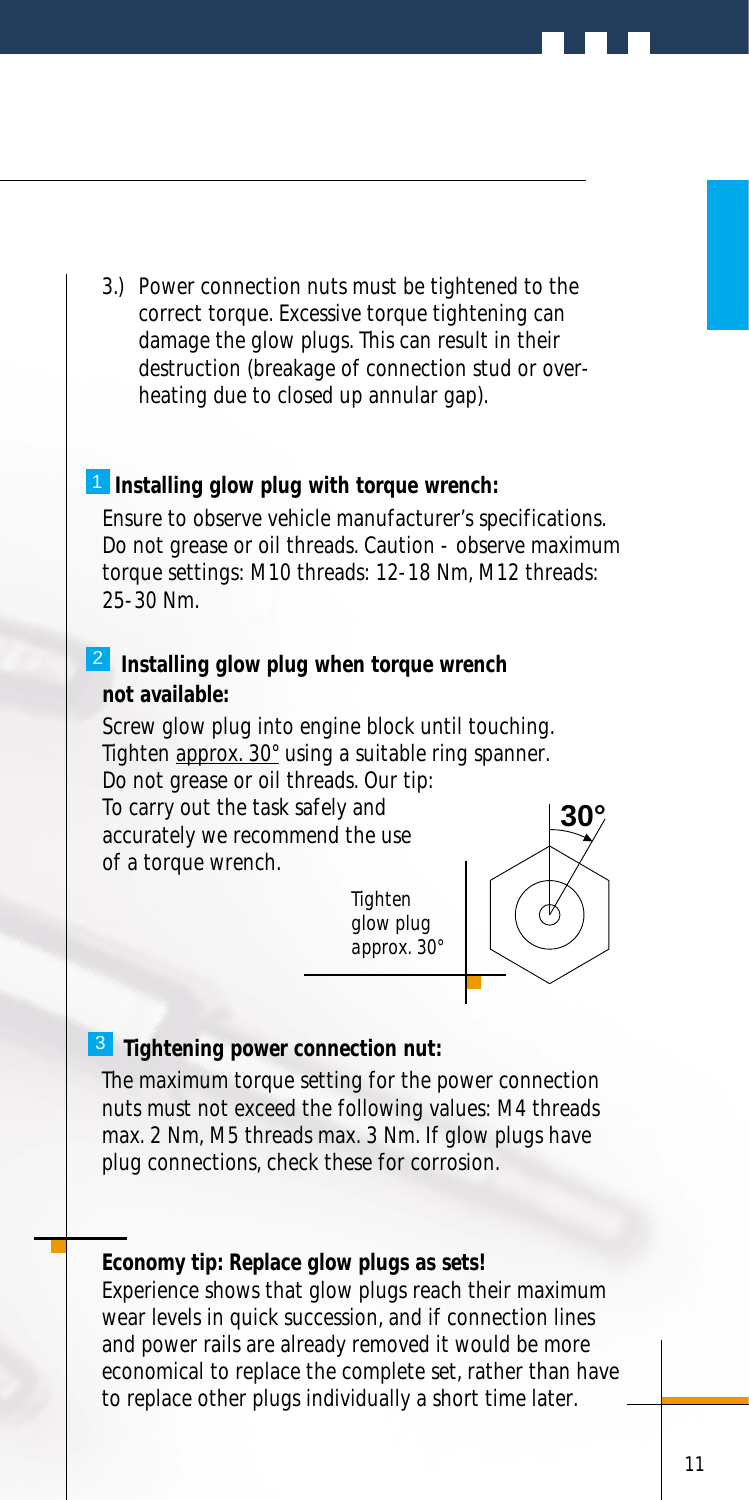### **From metal blank to precision component**

Over twenty fully automated manufacturing and assembly stages are required to produce the Beru quick-heating sheathed glow plug. The precision of the individual components is continually checked during manufacture. Once assembled, the statistical leak-tightness check takes place followed by functional testing of each individual plug with automatic test result acquisition and documentation of measurement data. Consequently, an engine component is produced that fulfils the zero-fault requirement of the vehicle manufacturer. Beru, with its products, is an "A-supplier" to the automobile industry. That means, 100% quality is guaranteed allowing the components to be delivered directly to the assembly lines without acceptance checks. Vehicle drivers also benefit from this standard of quality.

**All Beru factories are DIN ISO 9001 certified, all German factories additionally fulfil the stringent requirements of the QS 9000 and VDA 6.1 as well as the environmental standard DIN ISO 14001.**



**Genuine Beru quality products feature in the OE specification of all leading international automobile manufacturers.**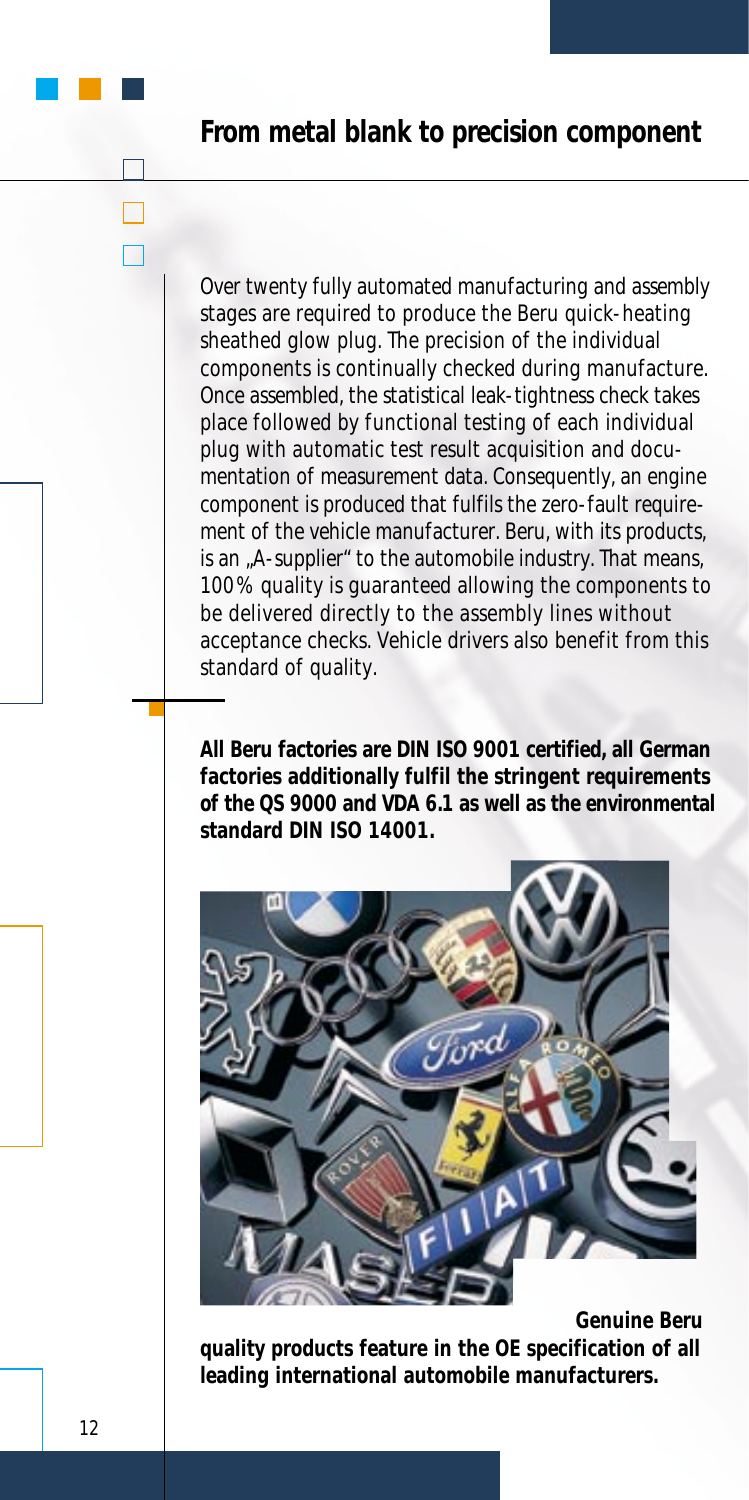

### 13